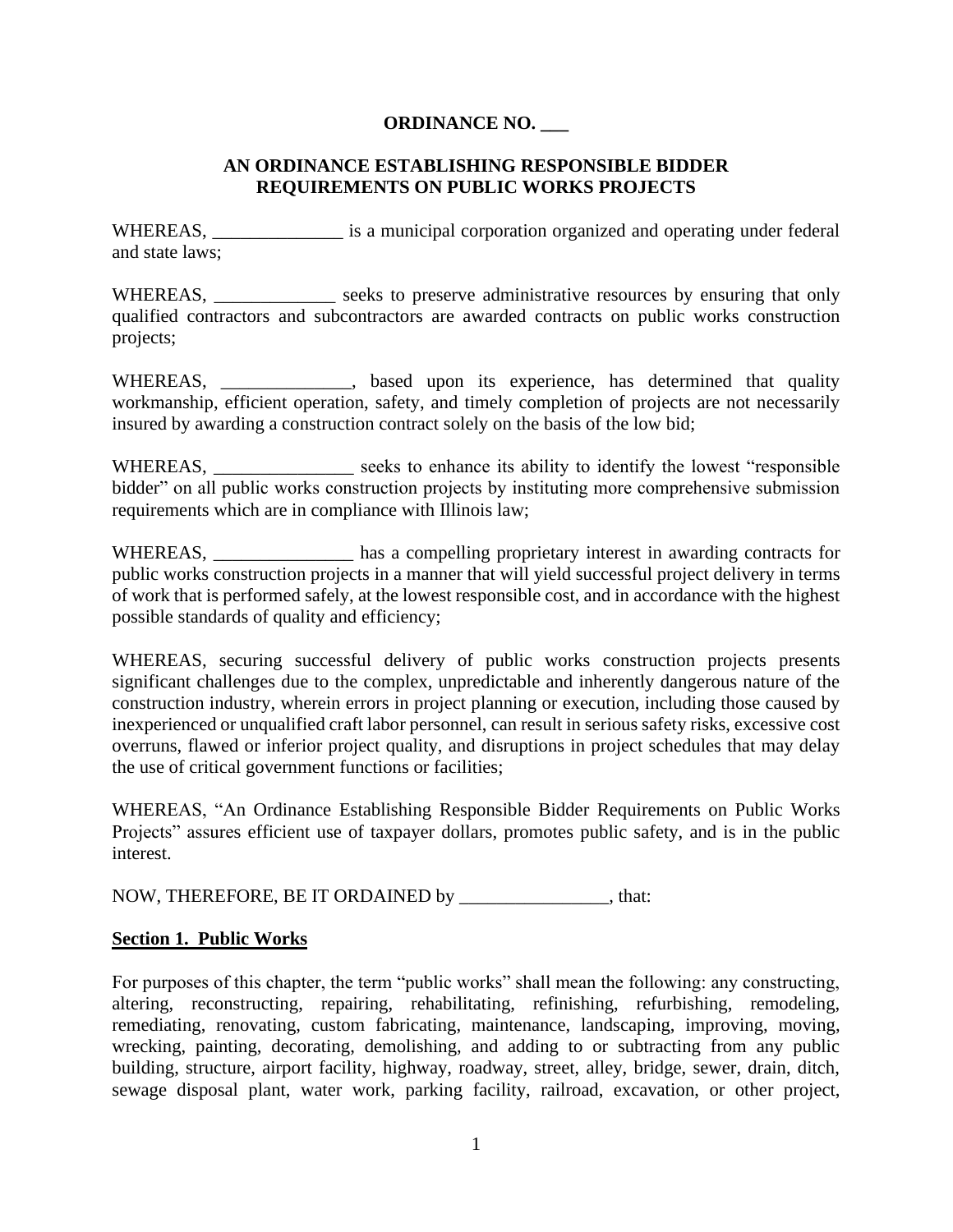development, real property, or improvement, or to do any part thereof, whether or not the performance of the work herein described involves the addition to, or fabrication into, any structure, project or development, real property or improvement herein described of any material or article of merchandise, which is paid for out of a public fund or out of a special assessment. The term also includes any public works leased by a political subdivision under a lease containing an option to purchase.

## **Section 2. Bid Submission Requirements**

In determining whether a bidder is a "responsible bidder" for the award of a public works contract, the bidder must submit the following information and supporting documentation verified under oath on a form designated by \_\_\_\_\_\_\_\_\_\_, in order for the bid to be accepted:

- A. A copy of the Illinois Secretary of State's Department of Business Services online records evidencing that the bidder has a current corporate annual report on file. If the bidder is an individual, sole proprietor, or partnership, this subsection shall not apply;
- B. Documents evidencing current registration with the Illinois Department of Revenue if bidder has employees (e.g. document with account number, Illinois Business Tax number).
- C. Documents evidencing current registration with the Illinois Department of Employment Security if bidder has employees (e.g. document with UI account number).
- D. Disclosure of any federal, state or local tax liens or tax delinquencies against the contractor or any officers of the contractor in the last five (5) years.
- E. A statement that all employees are (i) covered under a current workers' compensation insurance policy and (ii) properly classified under such policy. If the bidder is insured with a carrier, the evidence of workers' compensation insurance shall be a copy of the "Information Page" of the bidder's workers' compensation policy and any continuation of that Information Page which include the name and address of the insured, as well as the class codes the compensation premium is based on and the total estimated remuneration per class code.
- F. A statement of compliance with all provisions of the Illinois Prevailing Wage Act (820 ILCS 130/1 et seq.) and all rules and regulations therein, for the past five (5) years. Such statement shall also provide that the contractor has reviewed the Prevailing Wage Act or federal Davis-Bacon and Related Acts, has reviewed and agrees to pay the applicable prevailing wage rates attached to the bid specifications, and will strictly comply with the Prevailing Wage Act or federal Davis-Bacon and Related Acts and related requirements. A contractor who has been found by the Illinois Department of Labor to be in violation of the Prevailing Wage Act twice within a three (3) year period shall be deemed not to be a Responsible Bidder for two (2) years from the date of the latest finding.
- G. A copy of the written program for the prevention of substance abuse to be filed with a public body pursuant to the Substance Abuse Prevention on Public Works Projects Act (820 ILCS 265/1 et seq.).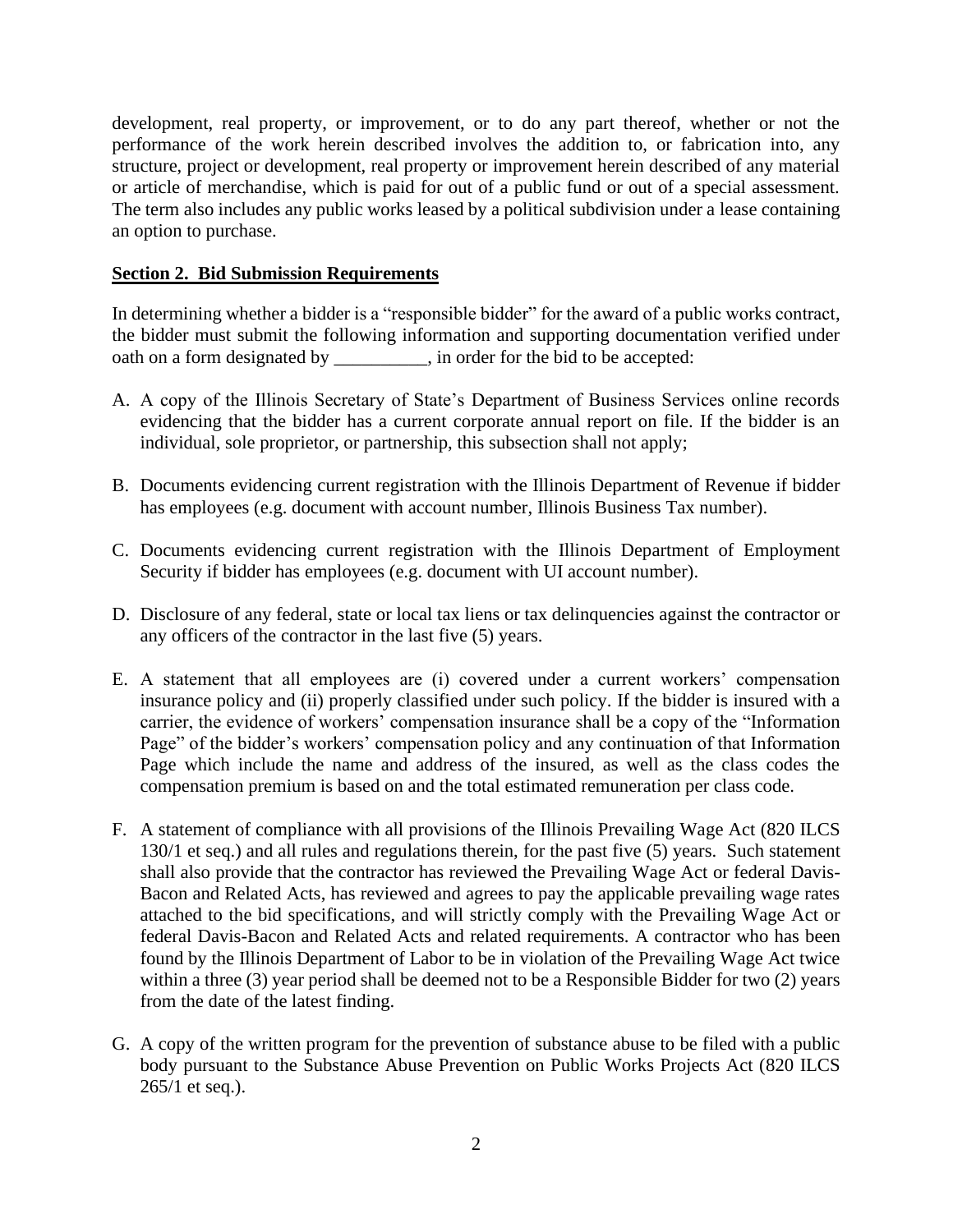- H. A statement that individuals who will perform work on the public works project on behalf of the contractor are properly classified as either (i) an employee or (ii) an independent contractor under all applicable state and federal laws and local ordinances.
- I. Documents evidencing any professional or trade license required by law or local ordinance for any trade or specialty area in which the contractor is seeking a contract award. Additionally, the contractor must disclose any suspension or revocation of such license held by the company, or of any director, officer or manager of the company.
- J. Evidence of participation in apprenticeship training programs applicable to the work to be performed on the project, which are approved by and registered with the United States Department of Labor's Office of Apprenticeship, or its successor organization; and evidence that any applicable apprenticeship program has graduated at least five (5) apprentices in each of the past five (5) years for each of the construction crafts the bidder will perform on the project. Evidence of graduation rates are not required for apprenticeable crafts dedicated exclusively to the transportation of material and equipment to and from the public works project.

The required evidence includes but is not limited to a copy of all applicable apprenticeship standards and Apprenticeship Agreement(s) for any apprentice(s) who will perform work on the public works project; and documentation from each applicable apprenticeship program certifying that it has graduated at least five (5) apprentices in each of the past five (5) years for each construction craft the bidder will perform on the project. Additional evidence of participation and graduation requirements may be requested by the at its discretion.

- K. Bidder shall certify that all employees expected to perform work on the project have completed a 10-hour or greater OSHA safety program. Only workers that have satisfactorily completed a 10-hour or greater OSHA safety program will be allowed to participate on the project. The bidder must have copies of employee OSHA cards on file, and \_\_\_\_\_\_\_\_\_\_\_\_ may request the bidder provide copies of employees OSHA cards; failure to produce an employee's OSHA card may result in a determination that the bidder is not a responsible bidder.
- L. Disclosure of the name and address of each subcontractor from whom the contractor has accepted a bid and/or intends to hire on any part of the project. Further, each such subcontractor shall be required to adhere to the requirements set forth herein as though it were bidding directly to **Each** contractor shall submit all subcontractor information and supporting documentation to **example 1** prior to the subcontractor commencing work on the project.
- M. Statements as to past performance, which shall give an accurate and complete record of all public works projects completed in the past three (3) years by the contractor. Such statements shall include the name of the public body and the project, original contract price, final contract price, the names of all subcontractors used, if applicable, and a statement as to compliance with completion deadlines.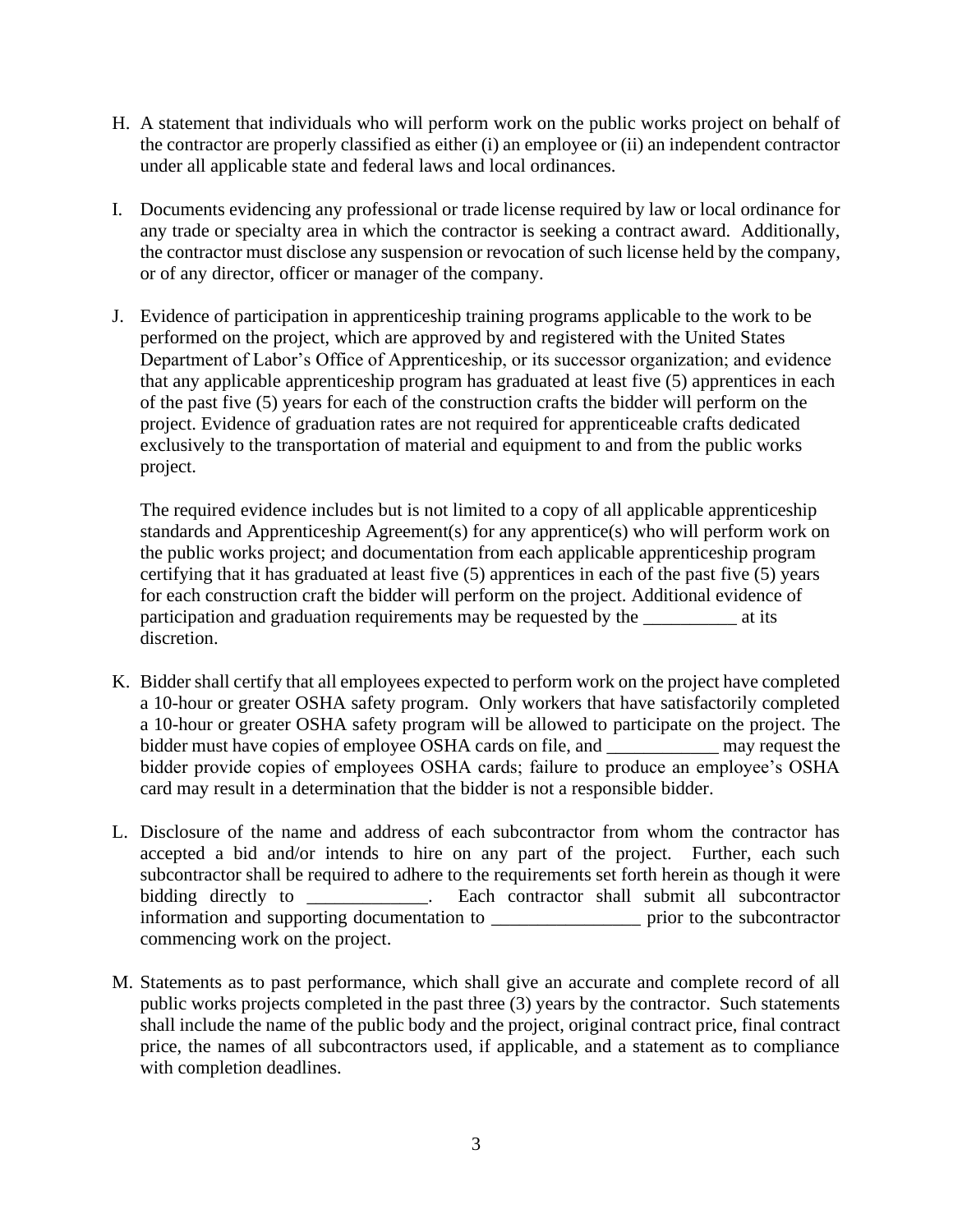N. Any determinations by a court or governmental agency for violations of federal, state, or local laws, including but not limited to serious, willful or repeated violations of the Occupational Safety and Health Act (OSHA), violations of contracting or antitrust laws, tax or licensing laws, environmental laws, or the Federal Davis-Bacon and Related Acts.

Any material changes to the contractor's status, at any time, must be reported in writing within fourteen (14) calendar days of its occurrence. Failure to comply with this requirement is grounds for the contractor to be deemed a non-responsible bidder.

## **Section 3. Incomplete Submissions by Bidders and Subcontractors**

It is the sole responsibility of the bidder to comply with all submission requirements at the time it submits its bid to \_\_\_\_\_\_\_\_\_\_\_\_\_\_\_. Bidder submissions deemed inadequate or incomplete may result in a determination that the bidder is not a responsible bidder.

The submission requirements also apply to all subcontractors, except that the successful bidder shall submit all subcontractor submissions to \_\_\_\_\_\_\_\_\_\_\_\_\_\_\_\_ prior to the subcontractor commencing work on the project. Failure of a subcontractor to submit the required information shall not disqualify the successful bidder from performing work on the project and shall not constitute a contractual default and/or breach by the successful bidder. However, may withhold all payments otherwise due for work performed by a subcontractor, until the subcontractor submits the required information and approves such information. Further, where \_\_\_\_\_\_\_\_\_\_\_\_\_\_\_\_\_ deems necessary, may also require that the successful bidder remove the subcontractor from the project and replace it with a responsive and responsible subcontractor.

## **Section 4. Validity of Pre-Qualification Classification**

Upon designation by the \_\_\_\_\_\_\_\_\_\_\_\_\_\_ that a contractor's or subcontractor's submission in anticipation of a bid is complete and timely, and upon any further consideration deemed necessary by the \_\_\_\_\_\_\_\_\_\_\_\_\_\_, the contractor or subcontractor may be pre-qualified for future \_\_\_\_\_\_\_\_\_\_\_\_\_\_ public works projects. A contractor's classification as "qualified" shall exempt the contractor or sub-contractor from the comprehensive submission requirements contained herein for a period of twelve (12) months. Thereafter, contractors or subcontractors who are prequalified must submit a complete application for continuation of "pre-qualified" standing, on a form provided by the \_\_\_\_\_\_\_\_\_\_, (also referred to as the "short form") by December  $31<sup>st</sup>$  for the upcoming calendar year. Failure by any pre-qualified contractor or subcontractor to timely submit its complete application for continuation of "pre-qualified" standing shall result in automatic removal of the designation, effective January 1 of the upcoming year. However, the "removed" contractor or subcontractor shall still be permitted to bid on \_\_\_\_\_\_\_\_\_\_\_\_\_\_ public works projects.

Any material changes to the contractor's status, at any time, must be reported in writing within ten (10) days of its occurrence to the \_\_\_\_\_\_\_\_\_\_\_\_\_\_. The pre-qualification designation is solely within the discretion of the \_\_\_\_\_\_\_\_\_\_\_\_\_\_ and the \_\_\_\_\_\_\_\_\_\_\_\_\_\_ specifically reserves the right to change or revoke the designation for a stated written reason(s).